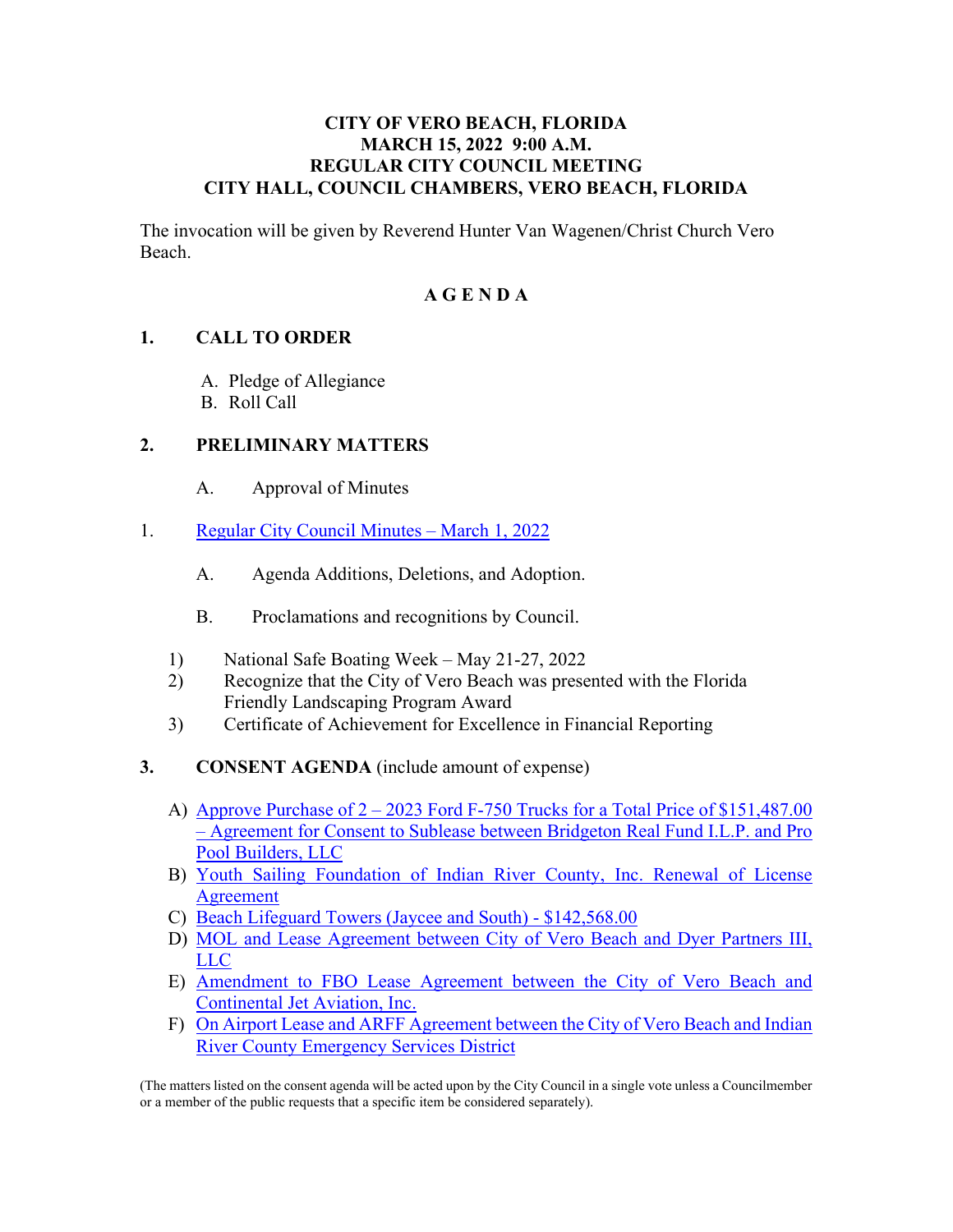## **4. PUBLIC HEARINGS**

## **A) ORDINANCES**

- A) An Ordinance of the City of Vero Beach, Florida, Adopting an Amendment to [the City Charter which would Repeal and Replace that the Mayor receive a](https://www.covb.org/DocumentCenter/View/5791/4-A)  [Salary of \\$1,3000.00 per month and City Council receive a Salary of \\$1,075.00](https://www.covb.org/DocumentCenter/View/5791/4-A)  [per month and then receive an annual increase at the same rate as all non-union](https://www.covb.org/DocumentCenter/View/5791/4-A)  [City Employees; the City Charter be reviewed at least every eight \(8\) years by](https://www.covb.org/DocumentCenter/View/5791/4-A)  [a Charter Review Committee; the City Canvassing Board be composed of the](https://www.covb.org/DocumentCenter/View/5791/4-A)  [City Clerk, City Manager; and City Attorney, and work with the Supervisor of](https://www.covb.org/DocumentCenter/View/5791/4-A)  [Elections on performing Election Duties imposed by General Law and include](https://www.covb.org/DocumentCenter/View/5791/4-A)  [Edgewood Park in Section 5.05 of the City Charter. – Requested by the City](https://www.covb.org/DocumentCenter/View/5791/4-A)  [Council](https://www.covb.org/DocumentCenter/View/5791/4-A)
- [Commission; Providing for Codification; Providing for Conflict and](https://www.covb.org/DocumentCenter/View/5792/4-B)  [B\) An Ordinance of the City of Vero Beach, Florida, Amending Article III,](https://www.covb.org/DocumentCenter/View/5792/4-B)  ["Commissions and Boards," of Chapter 2, Administration, of the Code of the](https://www.covb.org/DocumentCenter/View/5792/4-B)  [City of Vero Beach; Revising Duties of the Tree and Beautification](https://www.covb.org/DocumentCenter/View/5792/4-B)  [Severability; and Providing for an Effective Date. – Requested by the Public](https://www.covb.org/DocumentCenter/View/5792/4-B)  [Works Department](https://www.covb.org/DocumentCenter/View/5792/4-B)
- **B) RESOLUTIONS**
- **5.** PUBLIC COMMENT (3-minute time limit)
- **6. CITY COUNCIL MATTERS**
- **A) NEW BUSINESS** 
	- 1) Discussion of the Jimmy Graves Complex Requested by Mayor Robbie Brackett
- **B) OLD BUSINESS**

# **7. PUBLIC NOTICE ITEMS FOR FUTURE PUBLIC HEARING Public Hearing for April 5, 2022 at 9:00 a.m.**

## Public Hearing for April 5, 2022 at 9:00 a.m.

[A\) An Ordinance of the City of Vero Beach, Florida, Amending Article III,](https://www.covb.org/DocumentCenter/View/5793/7-A)  ["Commissions and Boards," of Chapter 2, Administration, of the Code of the](https://www.covb.org/DocumentCenter/View/5793/7-A)  [City of Vero Beach; Revising Membership of the Airport Commission;](https://www.covb.org/DocumentCenter/View/5793/7-A)  [Providing for Codification; Providing for the Correction of Scrivener's Errors;](https://www.covb.org/DocumentCenter/View/5793/7-A)  [Providing for Conflict and Severability; and Providing for an Effective Date. –](https://www.covb.org/DocumentCenter/View/5793/7-A)  [Requested by Mayor Robbie Brackett](https://www.covb.org/DocumentCenter/View/5793/7-A)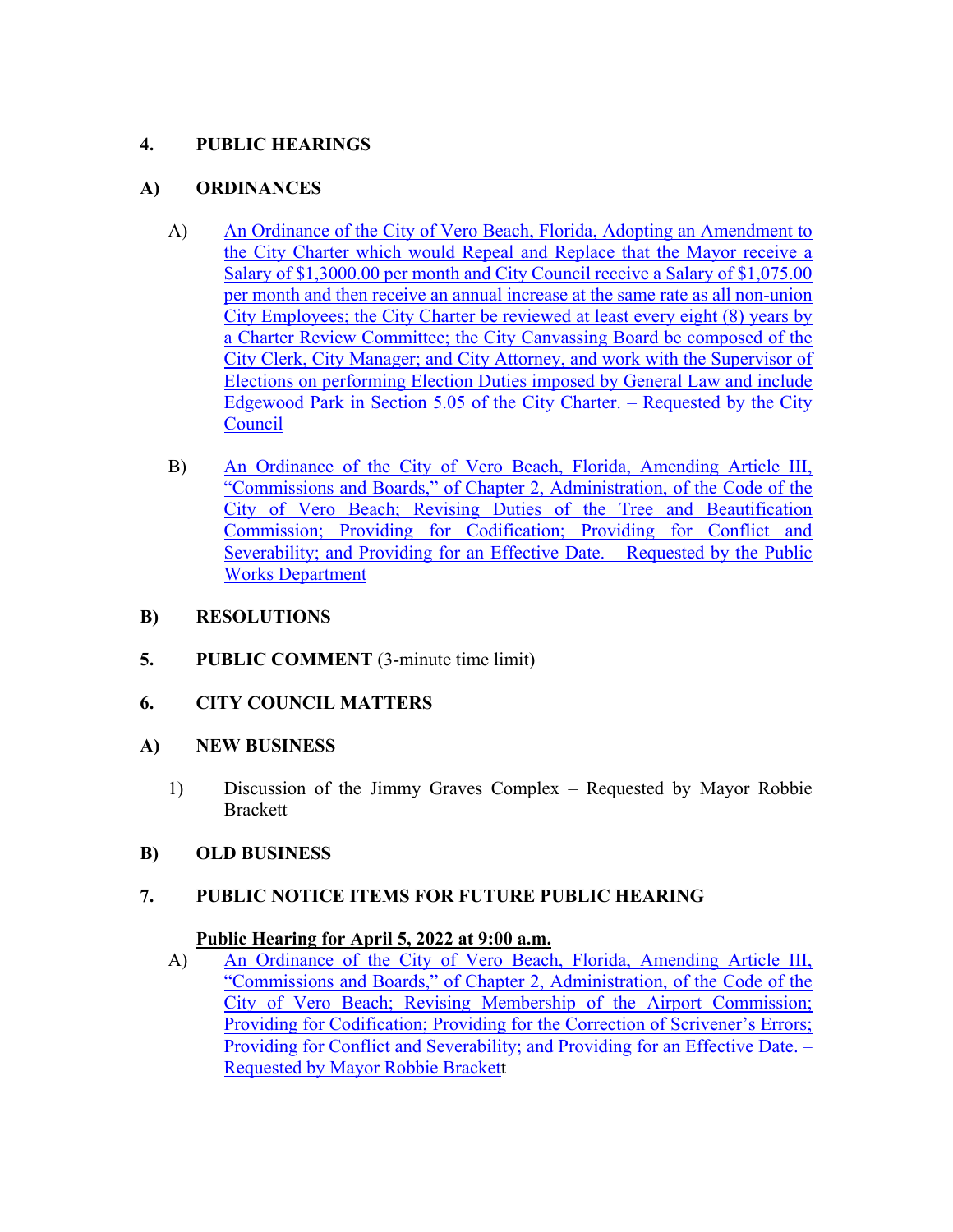## **Public Hearing for April 5, 2022 at 9:00 a.m.**

[B\) An Ordinance of the City of Vero Beach, Florida, Creating Chapter 59 of the](https://www.covb.org/DocumentCenter/View/5794/7-B)  [Code of the City of Vero Beach, relating to Public rights-of-way; Providing for](https://www.covb.org/DocumentCenter/View/5794/7-B)  [Restrictions upon use of right-of-way; Providing for right-of-way permits and](https://www.covb.org/DocumentCenter/View/5794/7-B)  [construction of right-of-way improvements; Providing for right-of-way](https://www.covb.org/DocumentCenter/View/5794/7-B)  [Maintenance and Licenses for use of right-of-way; Providing for Conflict and](https://www.covb.org/DocumentCenter/View/5794/7-B)  [Severability; Providing for the Correction of Scrivener's Errors; and Providing](https://www.covb.org/DocumentCenter/View/5794/7-B)  [for an Effective Date. – Requested by the Public Works Department](https://www.covb.org/DocumentCenter/View/5794/7-B) 

# **Public Hearing for April 5, 2022 at 9:00 a.m.**

C) An Ordinance of the City of Vero Beach, Florida, amending the Land [Chapter Heading to be entitled Development Standards; Deleting Existing](https://www.covb.org/DocumentCenter/View/5795/7-C)  Article II, Construction, and Article III, Street Names and House Numbering; [Development Regulations by Restructuring and Amending Chapter 71 to revise](https://www.covb.org/DocumentCenter/View/5795/7-C)  [Amending Article I, in general relating to American Disabilities Act,](https://www.covb.org/DocumentCenter/View/5795/7-C)  [Definitions and Encroachments; Creating a New Chapter 71, Article II,](https://www.covb.org/DocumentCenter/View/5795/7-C)  [Mobility and Access; Providing for Codification; Providing for Conflict and](https://www.covb.org/DocumentCenter/View/5795/7-C)  [Severability; Providing for Correction of Scrivener's Errors; and Providing for](https://www.covb.org/DocumentCenter/View/5795/7-C)  [an Effective Date. – Requested by the Planning and Development Directors](https://www.covb.org/DocumentCenter/View/5795/7-C) 

# **8. CITY CLERK MATTERS**

- A) Lien Reduction Request 1413  $25<sup>th</sup>$  Avenue
- **9. CITY MANAGER MATTERS** (include amount of expense) (Staff/Consultant special reports and information items)
	- (A) Management Agreement for Riverside Tennis Complex with USTA Florida
	- [B\) Florida Statutes Chapter 164 Process City of Vero Beach \(COVB\) and Indian](https://www.covb.org/DocumentCenter/View/5798/9-B)  [River County \(IRC\) – \(\\$28,900.00\)](https://www.covb.org/DocumentCenter/View/5798/9-B)

# **10. CITY ATTORNEY MATTERS**

- A) [City-owned Submerged Lands including the canals at Vero Isles](https://www.covb.org/DocumentCenter/View/5799/10-A)
- B) Discuss Sunsetting the Three Corners Property Steering Committee

# **11. COUNCILMEMBER MATTERS**

A. Mayor Brackett's Matters

Sponsored presentation items by the public (10-minute time limit)

B. Vice Mayor Neville's Matters

Sponsored presentation items by the public (10-minute time limit)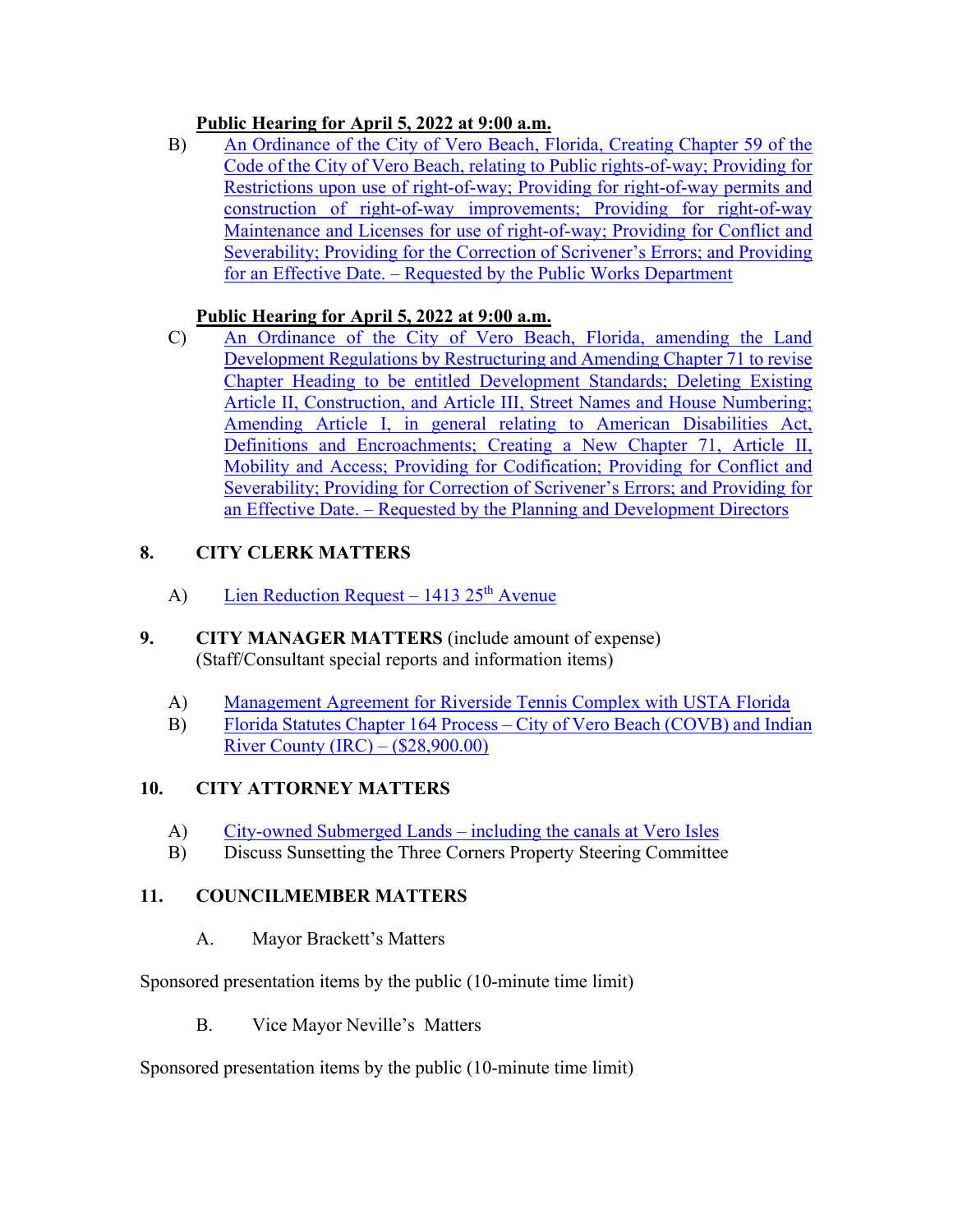- [1\) Mrs. Susan Gromis, Executive Director of MainStreet, to speak on a recent survey](https://www.covb.org/DocumentCenter/View/5800/11B-1)  [conducted by MainStreet](https://www.covb.org/DocumentCenter/View/5800/11B-1) 
	- C. Councilmember Minuse's Matters

Sponsored presentation items by the public (10-minute time limit)

D. Councilmember McCabe's Matters

Sponsored presentation items by the public (10-minute time limit)

E. Councilmember Cotugno's Matters

Sponsored presentation items by the public (10-minute time limit)

#### **13. ADJOURNMENT**

## **ADDITIONAL MEETING INFORMATION**

 *Public Participation*. Excluding ministerial/administrative matters and certain quasi-judicial proceedings, the Council will provide an opportunity for public comment prior to the Council taking final action on an agenda item, including those matters on the consent agenda, and other propositions or items not specifically listed on the meeting agenda on which the Council proposes to take final action at the meeting.

 *Addressing the council generally.* After first securing permission from the presiding officer, any person may permitted as provided in the order of business appearing on the agenda adopted for the meeting. address the council, in the manner specified herein at the appropriate times where oral communication is

 *Manner of addressing council; time limit.* Each person recognized by the presiding officer and granted leave to address the council shall step up to the microphone and state his or her name for the record. Speakers shall confine their remarks to the subject of the agenda matter then under discussion by the council. Unless speaking at the "public comment" portion of the agenda shall limit their address to three (3) minutes. All remarks shall be addressed to the council as a body and not to any individual member thereof, nor to members of the audience. No person other than the council and the person having the floor shall be permitted to enter into any discussion, either directly or through a member of the council, without the permission of the presiding officer. No question shall be asked a councilmember except through the presiding officer. The presiding officer may limit immaterial, unnecessary, or redundant comments, presentations, or requests. Once a motion is made by a councilmember, no person from the audience shall address the council. additional time is granted by majority vote of the council, persons making a councilmember-sponsored presentation under "presentation items by the public" shall limit such presentation to ten (10 minutes; persons speaking on any agenda item or other proposition shall limit their address to three (3) minutes; and persons

 *Meeting decorum*. No person shall make any personal, impertinent, slanderous, obscene, profane, inflammatory, untruthful, irrelevant, or immaterial remarks, or become boisterous while in the council chambers, or incite violence or fighting, or otherwise disturb the meeting, whether or not while addressing the council. Heckling or verbal outbursts in support or opposition to a speaker or his or her remarks and displays of anger, rudeness, ridicule, impatience, lack of respect, and personal attacks shall be prohibited.

 *Record for appeal.* This is a public meeting. If a person decides to appeal a decision made by the Council proceedings, and for such purpose, he or she is responsible for ensuring that a verbatim record of the proceedings is made, which record includes the testimony and evidence upon which the appeal is to be based. with respect to any reviewable matter considered at such meeting, he or she will need a record of the